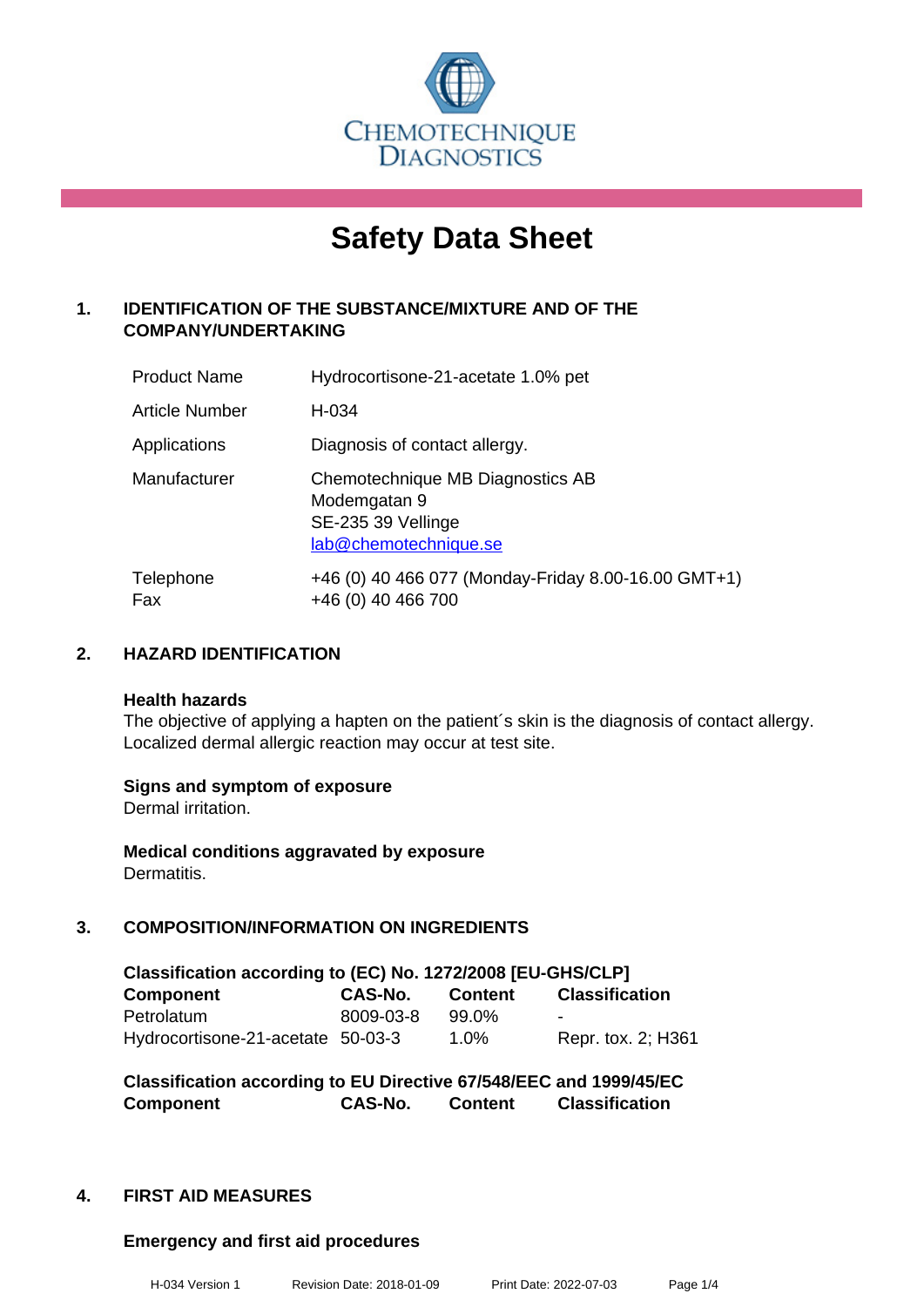Obtain medical attention.

### **5. FIRE-FIGHTING MEASURES\***

### **Suitable extinguish media**

CO2, powder or water spray. Fight larger fires with water spray or alcohol resistant foam.

## **For safety reasons unsuitable extinguishing agents**

Water with full jet.

### **Special protective equipment for fire-fighters**

Wear self-contained respiratory protective device. Wear fully protective suit.

\*Data is shown for petrolatum only

### **6. ACCIDENTAL RELEASES MEASURES**

**Steps to be taken if material is released or spilled** Contain and place in a closed container.

### **7. HANDLING AND STORAGE**

### **Precautions to be taken in handling and storage**

Store dark at 5-8°C. Avoid extended exposure to light. FOR EXTERNAL USE ONLY.

### **8. EXPOSURE CONTROLS/PERSONAL PROTECTION**

**Respiratory protection** Not required.

**Ventilation** Local exhaust.

**Protective gloves** Disposal gloves.

### **Eye protection**

Not required with normal use.

# **Work/Hygienic practices**

Wash hands after each use.

### **9. PHYSICAL AND CHEMICAL PROPERTIES**

Odour **Odourless** 

Appearance Ivory White Semi-Solid

Melting point\* 50-55° C Flash point\*  $>100^{\circ}$ C

Boiling point\* No data available Self ignition\* Product does not self ignite.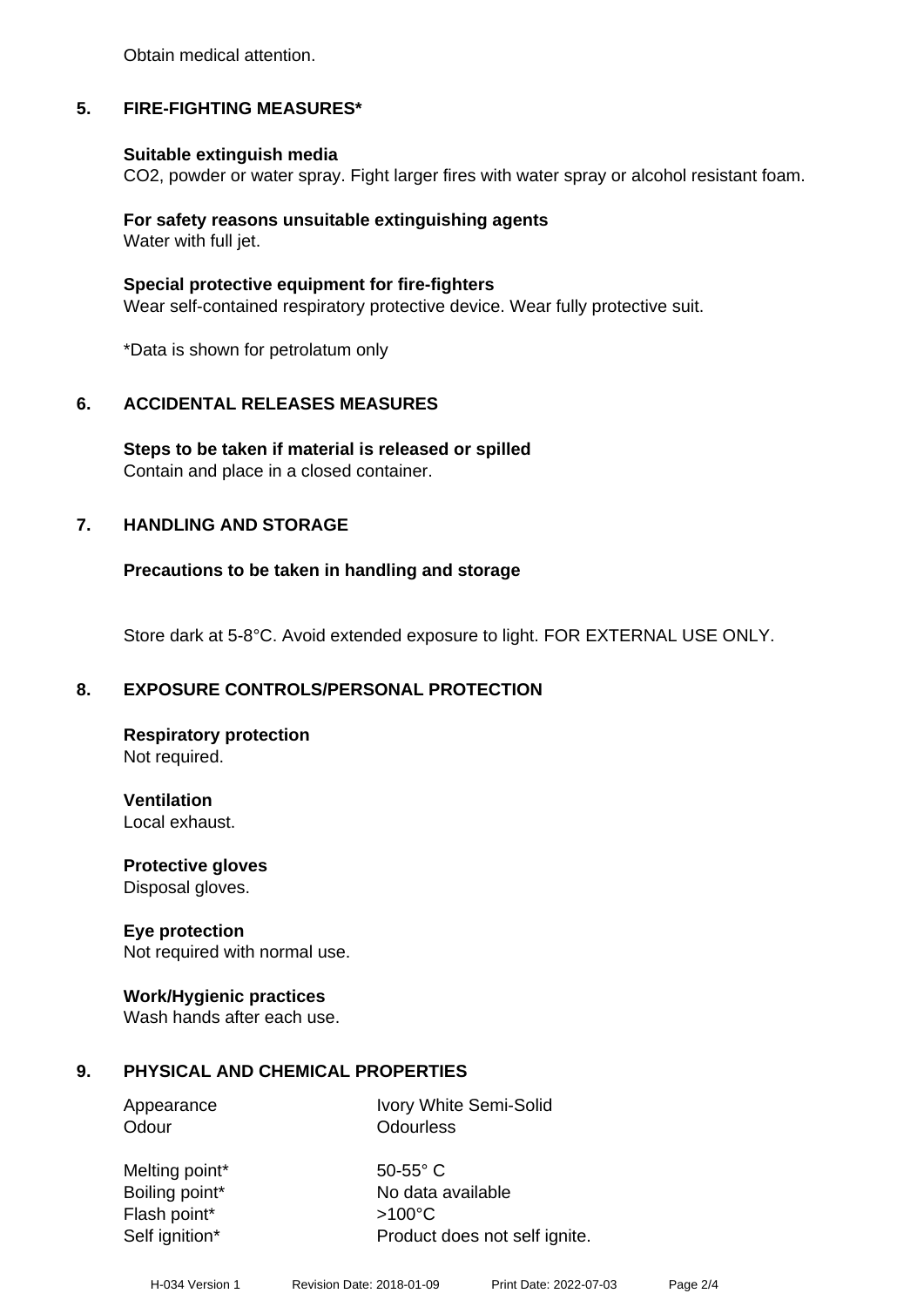Density\* No data available. Solubility in/Miscibility with Water\*

Danger of explosion\* Product does not present an explosion hazard. Insoluble

\*Data is shown for petrolatum only

### **10. STABILITY AND REACTIVITY**

### **Incompability**

May react with strong oxidizing agents.

### **Stability**

Stable at recommended storage conditions.

### **Hazardous byproducts**

Combustion may generate CO, CO2 and other oxides.

# **Hazardous polymerization**

Will not occur.

### **11. TOXICOLOGICAL INFORMATION**

No data available.

### **12. ECOLOGICAL INFORMATION**

No data available.

### **13. DISPOSAL CONSIDERATIONS**

**Waste disposal method** Comply with federal, state/provincial and local regulation.

### **14. TRANSPORT INFORMATION**

Not dangerous goods.

### **15. REGULATORY INFORMATION**

The classification is according to the latest editions of the EU lists, and extended by company and literature data.

### **16. OTHER INFORMATION**

### **Text of H-statements and R-phrases mentioned in Section 3**

| Repr. tox. 2     | Reproductive toxicity (Category 2)                    |
|------------------|-------------------------------------------------------|
| H <sub>361</sub> | Suspected of damaging fertility and the unborn child. |

Pharmaceutical quality of tested hapten is confirmed by Chemotechnique Diagnostics according to validated analytical methods. Hapten passed test according to GMP standards.